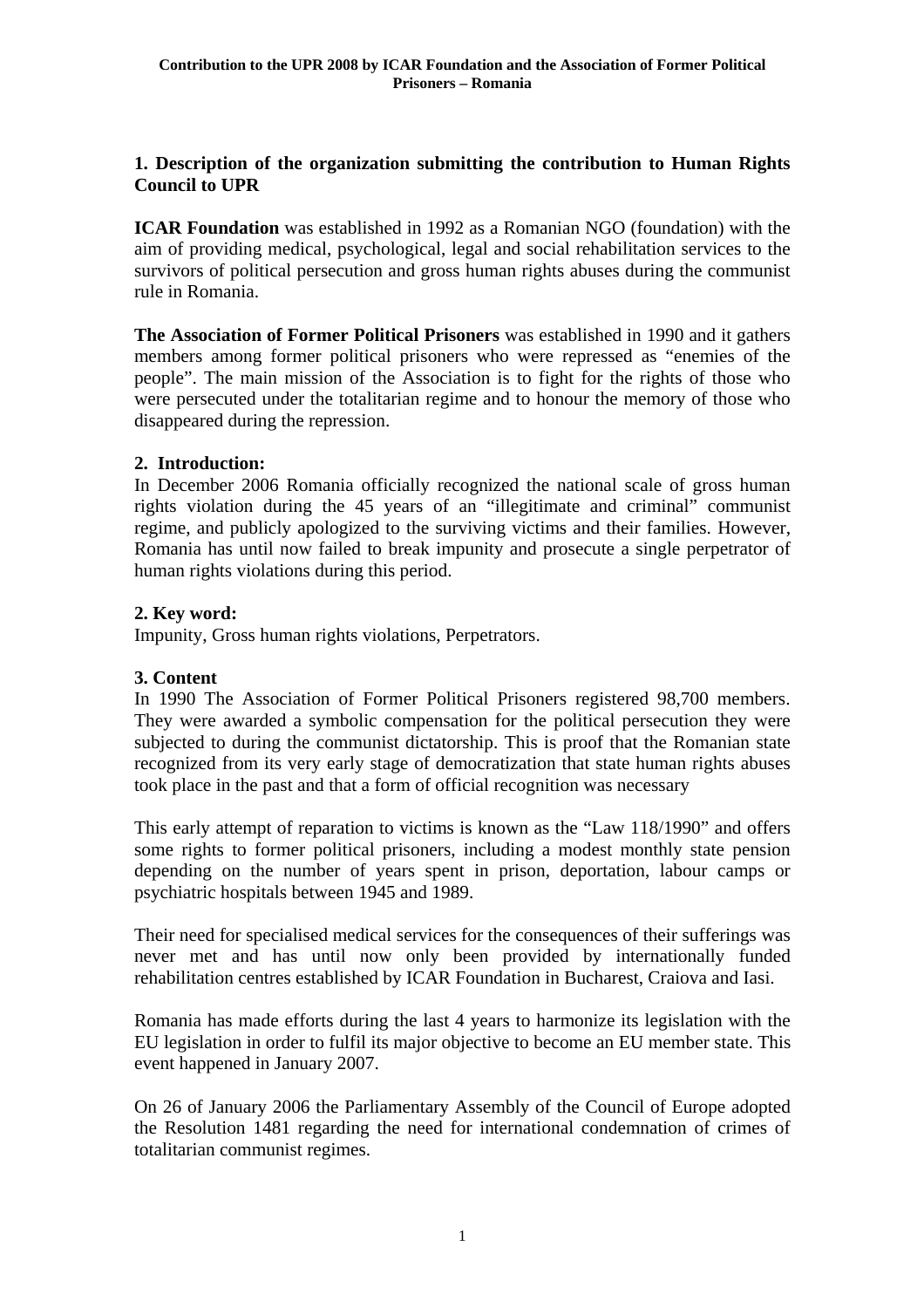On 18 of December, 2006, the Romanian president, Mr. Traian Basescu, was the first head of a former communist state to come public with such an official political statement condemning the crimes of the former communist regime and offering an official apology to its victims.

His political statement was based on the findings and recommendations of a scientific commission, the Presidential Commission for Analyzing the Dictatorship in Romania, created in April of the same year for this particular purpose and chaired by the political scientist Vladimir Tismaneanu, Professor at the University of Maryland, USA. It was a response to pressure from civil society to find out the truth about the communist regime and to victims' pressure to see justice done.

**The President's statement represented a key moment in Romania's transition towards democracy after the 1989 anticommunist revolution. A moment much expected especially by those who spent harsh years in prison for defending the Romanian traditional and democratic values, and for many other members of our society.** 

It marked the formal delimitation of the current Romanian state from the communist regime as well as the official closing of a period of transition from a totalitarian regime to a democratic one and it offered moral satisfaction to victims as the State assumed officially the abuses and its obligation towards the victims.

**But it should be recognised that the necessary national reconciliation process in a post-conflict society requires not only an apology for political and human rights abuses and not only individual justice for each victim as a reason to forgive and forget. It entails a long-term process that has to be experienced by the society as a whole in order to be effective.** 

Romania is not the only country that was recently released from a political experiment involving crimes, assassinations, torture, disappearances, political condemnations, brain washing techniques and terror.

Other countries across the world have been subjected to similar experiences and have tried to find solutions to bring back peace and social calm within societies profoundly traumatized by the injustice committed by left or right wing dictatorial regimes.

**The challenge for societies like ours emerging from severe dictatorship is the magnitude of the phenomena, the large number of victims who are asking for justice and perpetrators that should face justice and the impossibility of judicial systems to solve these cases within a reasonable time frame.** 

In 2000 a special state agency the National Council for the Study of Security Archives (CNSAS) was given the task of reviewing the secret files of the former Securitate with a view to expose the tens of thousands of former officers and the hundreds of thousands of informers of this perverse system and provide the truth to their victims about the content of their file among the 2 million individual Securitate files.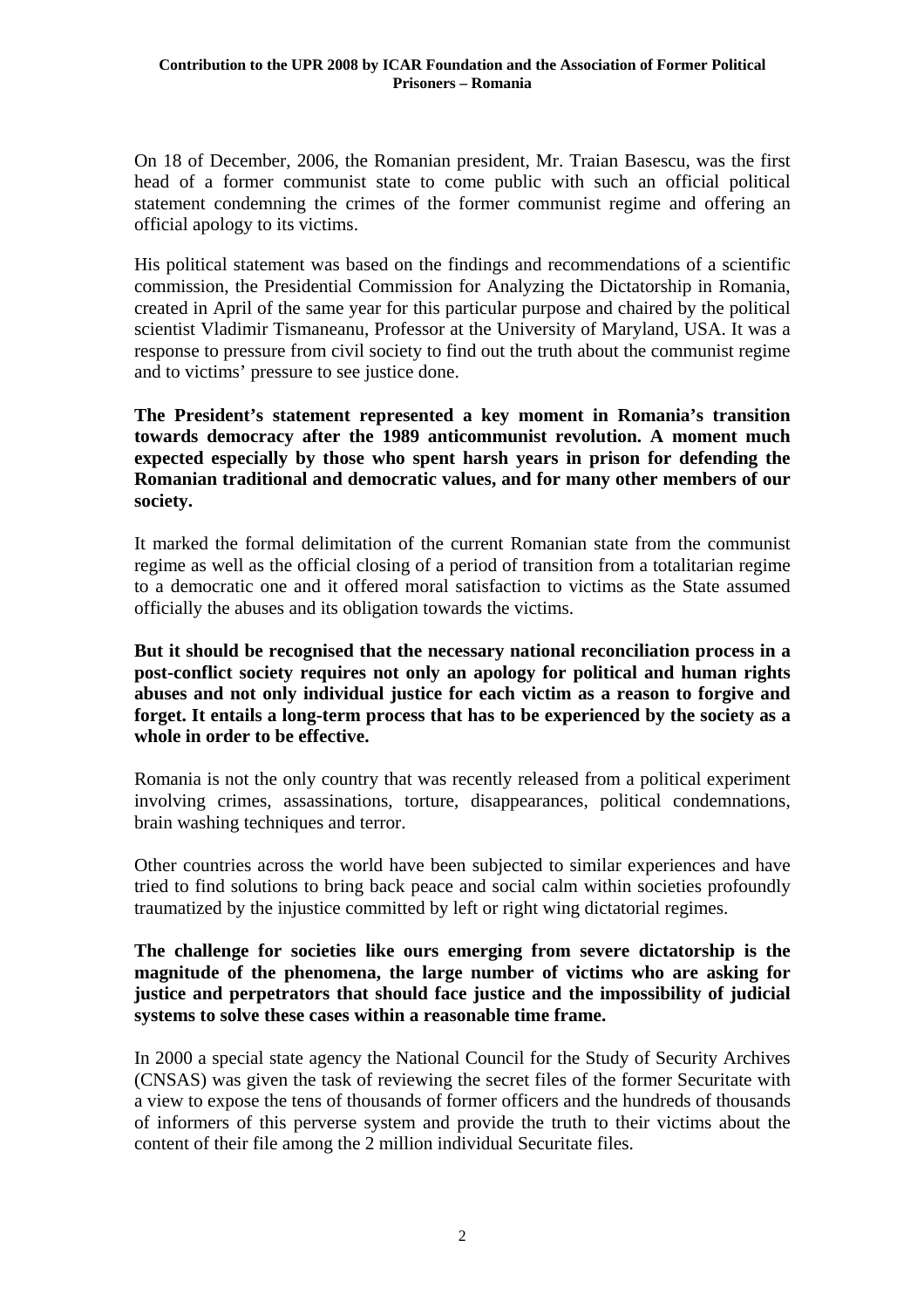Since the agency did not get access to more than 10.000 files until 2006 the outcome of their activity has until now been limited to the public exposure of less than 100 informers, some of whom have even successfully challenged their exposure in court. As a perverse consequence the CNSAS as now been deprived of the right/duty to expose former officers and informers based on the Securitate files they have finally obtained.

## **However, the process of national reconciliation can only make progress if torturers are exposed and made accountable for their acts.**

## **We consider that the establishment of a genuine truth commission may be what Romania needs to end impunity.**

Truth commissions may allow victims, their relatives and perpetrators to give evidence of human rights abuses, providing an official forum for their accounts.

Ultimately, the goal of such commissions is to account for past human rights abuses and thereby promote national reconciliation.

Although not established as a "truth commission", the Presidential Commission had some similarities with truth commissions, and may be seen as an atypical or partial truth commission

- It has consisted of credible personalities with strong professional background.
- It has re-established the truth as to what happened during a much discussed period of Romanian recent history
- It has issued a report that has established the basis for the official incrimination from the highest tribune of the state of the illegitimate and criminal character of the communist regime.
- It has disclosed abuses and human rights violations during the communist period, as well as examples of their consequences at the individual and society level, based on credible information compiled from a wide range of sources.
- It has provided recommendations for further steps in the reconciliation process.

However, the Presidential Commission did not have within its mandate the identification and exposure of individual perpetrators of human rights violations

Neither did the Presidential Commission have within its mandate to facilitate any confrontation of victims with their perpetrators.

## **This has left the problem of impunity untouched. After 18 years, Romania has not succeeded in convicting any of the persons responsible for the gross human rights violations during the communist dictatorship in spite of the huge number of dead and surviving victims.**

As long as we have the opportunity in Romania of still having survivors both from the victims' and the torturers' side we believe that our society has to find the courage to expose the torturers and facilitate their direct confrontation with their victims within the framework of a truth commission.